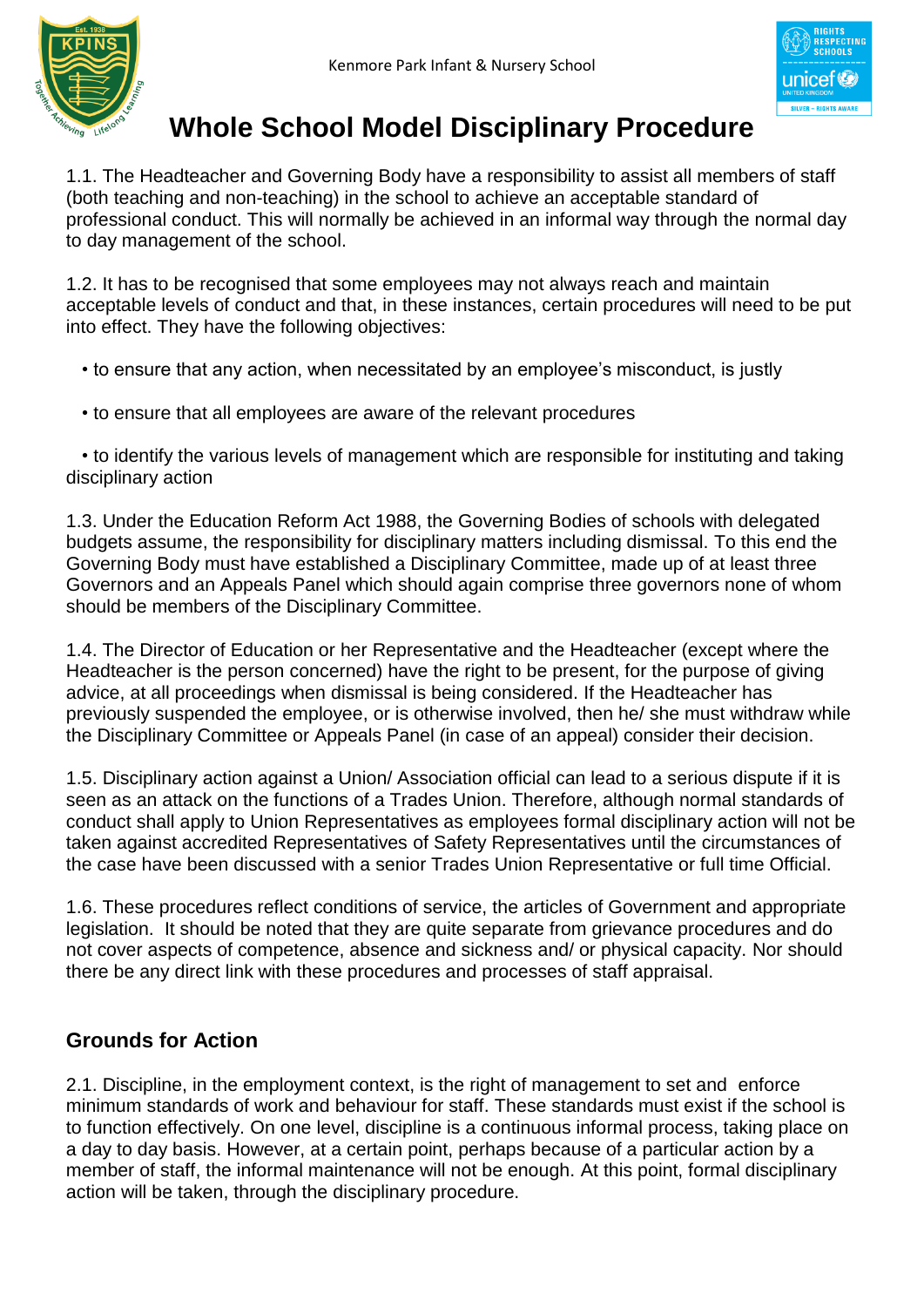



 $2.2$  $\mu$ h the normal cases of misconduct (excluding gross misconduct) the full range of warnings will be applied in increasing order of severity but where the alleged misconduct is of a particularly serious nature, the procedure may be started at a higher level.

2.3. Complaints of gross misconduct may lead to a consideration of dismissal.

2.4. No member of staff will be dismissed for a first breach of discipline except in the case of gross misconduct when the penalty may be summary dismissal without notice.

2.5. If a member of staff is accused of an act of gross misconduct he/ she may be suspended from work on full pay, while a full investigation of the alleged offence is carried out.

Suspension should only be considered appropriate when it is necessary either to protect the individual who has been accused of an act of gross misconduct, or to facilitate the investigation.

If, on completion of the investigation and the full disciplinary procedure, the governing Body is satisfied that gross misconduct has occurred, the result may be summary dismissal without notice.

### **Informal Procedure**

3.1. Where the Headteacher believes there is cause for concern about the conduct of an employee, he/ she can deal with the matter informally, telling the employee of his/her concern and inviting comment or explanation from the employee concerned, at this stage, the employee must be advised of his/ her right to the support of a work colleague or Union Representative.

# **Formal Procedure**

4.1. In the case of further concern about the conduct of the employee, the Headteacher shall inform the employee that it will be necessary to carry out an investigation of the alleged misconduct, at this stage the employee must be reminded of his/ her right to the support of a work colleague or Union Representative.

4.2. It is recommended that an investigating officer, other than the Headteacher be appointed, as the Headteacher will be chairing the disciplinary hearing at this stage of the procedure.

The investigation should be carried out as quickly as possible, normally within 10 working days, although this may be extended by mutual agreement.

4.3. Following the investigation, the Headteacher, after consulting the Director of Education or her Representative as necessary, may conclude that:

- no further action is necessary
- that the matter may be dealt with informally
- or that the formal procedures shall be followed as set out below, including, if the investigation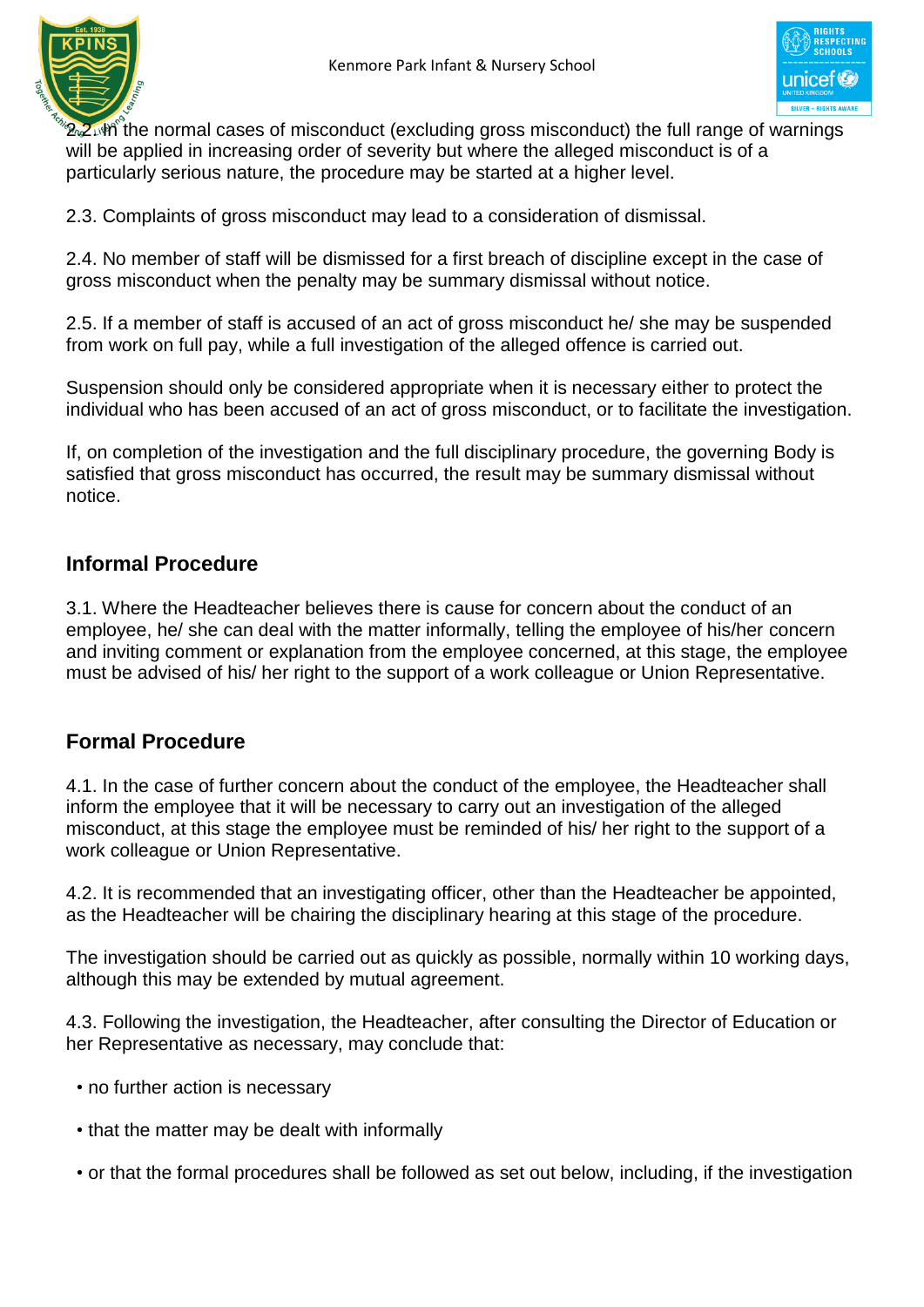



The employee concerned shall be informed by the Headteacher, in writing, of the outcome of the investigation within five working days of its completion stating what action, if any, will be taken in accordance with the following procedures and also informing the employee of their right of appeal at any stage of the procedure.

# **Formal Oral Warning**

5.1. Where an employee fails to respond satisfactorily to advice, the Headteacher may issue an oral warning. This warning should be confirmed in writing and the Headteacher will keep a copy for information.

The letter should include a statement that further misconduct could lead to a written warning and indicate the period of time over which the effect of the warning extends and shall also include a statement informing the employee that he/ she has the right of appeal against the warning to the Disciplinary Committee of the Governing Body.

5.2. The expungement period for a formal oral warning will normally be three months. The Headteacher should advise the employee that this oral warning is being given in accordance with the Code of Disciplinary Procedure.

### **First Written Warning**

6.1. Should there be further allegations of misconduct following the issue of a formal oral warning and where the Headteacher considers that the investigation indicates misconduct but not gross misconduct, the Head shall write to the employee requiring him/her to attend a formal disciplinary interview. The employee shall be given at least 10 working days notice of such a meeting, provided with copies of all appropriate papers, including details of the allegations and given an opportunity of being accompanied by a work colleague or Union Representative.

6.2. At the interview, the Headteacher shall outline the case against the employee and the employee shall be given reasonable opportunity to state his/ her case, either directly or through a Representative, including referral to written evidence or the testimony of any witnesses they may wish to present.

The employee may question the Headteacher and any witnesses and may themselves be questioned by the Headteacher. At the conclusion of the meeting, the employee and the employee's Representative shall withdraw whilst the Headteacher consider his/ her decision. The Headteacher may be advised by the Director or his/ her Representative if present at the meeting but the decision is that of the Headteacher alone.

6.3. If the Headteacher considers that the allegations are justified, he/ she may give a Formal Warning to the employee. This should be given in writing and delivered by hand or sent by recorded delivery within five working days.

The letter issuing the warning should specify the misconduct that is the subject of the warning and include a statement that further misconduct, would be likely to lead to a referral to the disciplinary committee of the Governing Body.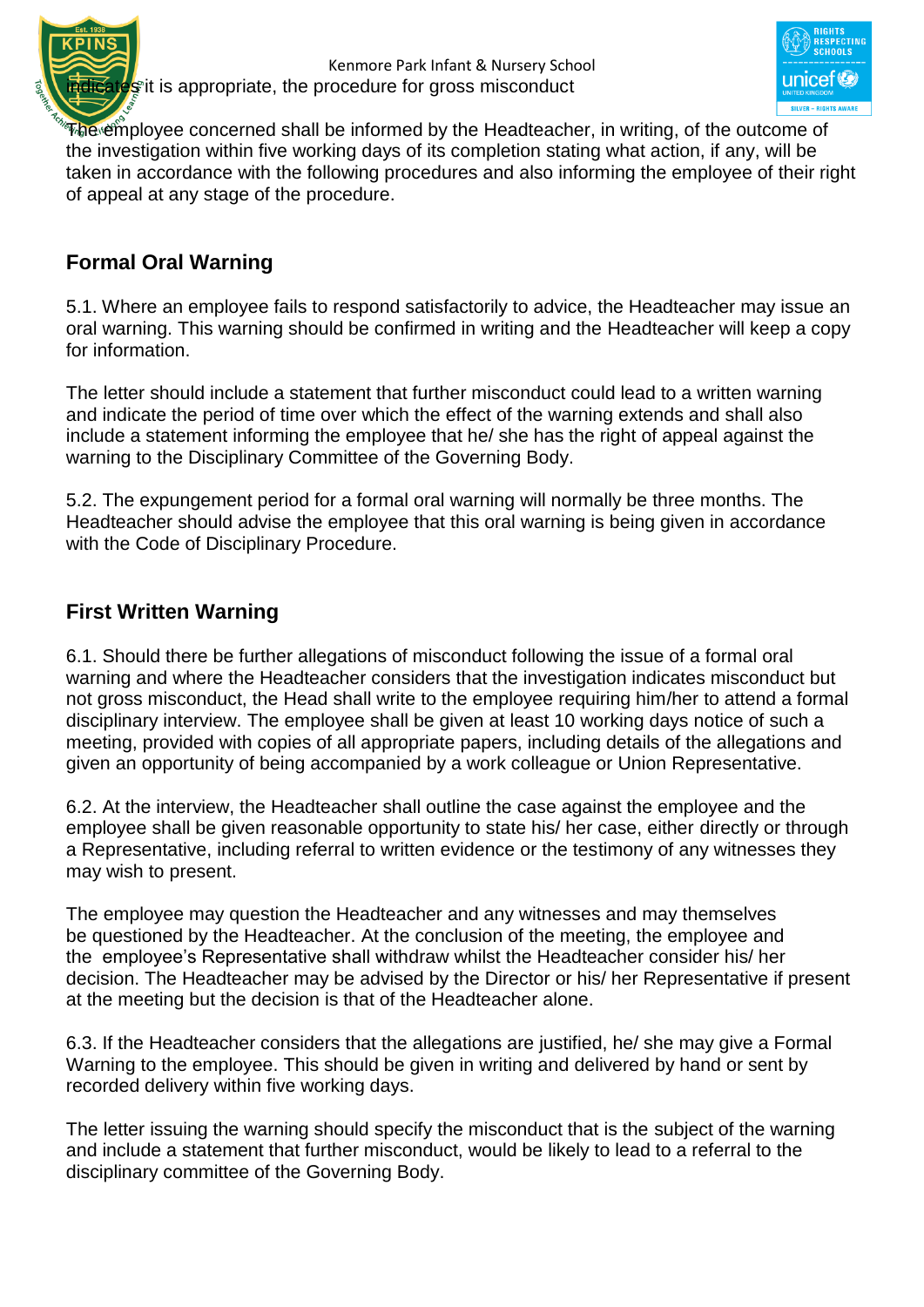



The letter shall indicate the period of time over which the effect of the warning extends and shall also include a statement informing the employee that he/ she has the right of appeal against the warning to the Disciplinary Committee of the Governing Body within five working days.

The expungement period (for the purpose of future disciplinary proceedings) should be six months. Written confirmation that the expungement period has been completed shall be issued to the recipient of the warning.

# **Further Written Warnings**

7.1. If further allegations are made about the employee's conduct, after the issue of a first written warning, the procedure set out above shall be repeated.

7.2. If the further allegations are found justified, the Headteacher may issue a further written warning which should again specify the nature of the misconduct and that this could, after investigation, be referred to the Disciplinary Committee of the Governing Body for consideration. The letter should be delivered by hand or recorded delivery within five working days.

# **Final Written Warning**

8.1. If further misconduct occurs after the issuing of a second or further written warning, then following an investigation, the matter may be referred to the Disciplinary Committee of the Governing Body.

The employee must be given at least 10 working days notice of the meeting of the Disciplinary Committee and will be entitled to attend and be accompanied by work colleague or Union Representative.

Copies of all documents to be considered by the Disciplinary Committee shall be supplied to the employee at least 10 working days before the meeting.

8.2. The disciplinary committee may decide that the employee should be given a **final written warning** in which it is made quite clear that future misconduct could lead to dismissal and inform the employee of their right of appeal to the Appeals Panel. A written submission of appeal shall be delivered to the Head within 10 working days of the disciplinary committee's decision.

8.3. If no further allegations of misconduct are made within one year of the **final written warning** being issued, the warning shall be expunged for the purpose of future disciplinary proceedings and the action confirmed in writing.

# **Dismissal**

9.1. If further misconduct occurs after the issuing of a **final written warning**, then following an investigation, the matter will be referred to the Disciplinary Committee of the Governing Body for consideration that may lead to dismissal.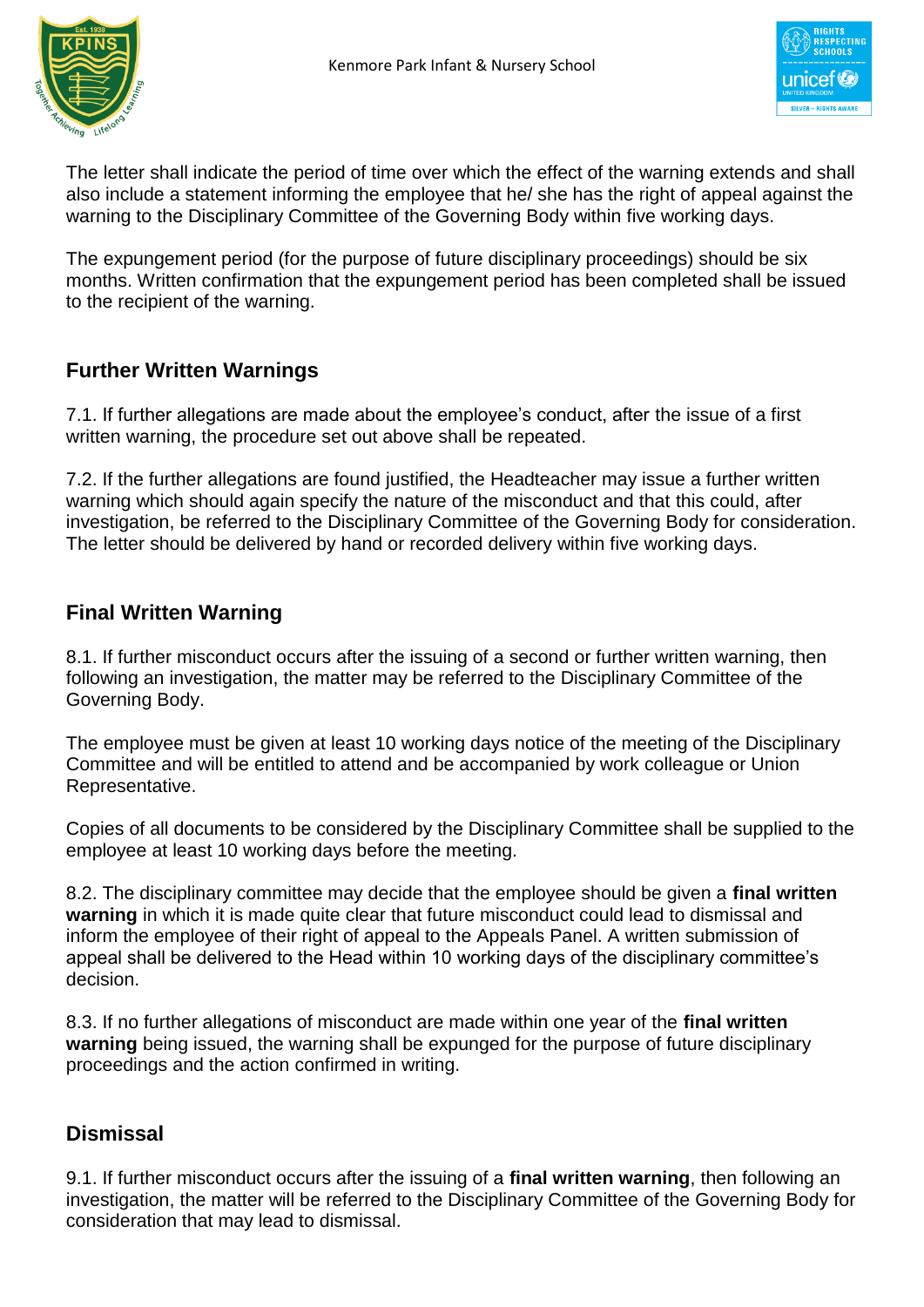



### **Gross Misconduct**

10.1 Gross misconduct is generally seen as conduct of a degree or form which, in view of the nature of the employee's duties, makes it unreasonable for that person to continue to be employed to perform those duties.

10.2 Where the Headteacher believes that an employee may be guilty of gross misconduct, he/ she may suspend the person concerned on full pay, where this is seen to aid the process of investigation, informing the Governing Body of his/ her action as soon as possible thereafter. (N.B. Either the Headteacher of the Governing Body may suspend a member of staff but only the Governing Body may end a suspension).

10.3 The Headteacher (or Chairman of the Governing Body if the person involved is the Headteacher), shall inform the Director of Education as soon as possible after an employee has been suspended from duty.

10.4 An employee who is to be suspended from duty has the right to have a work colleague or Union Representative present when being informed of the suspension.

The employee shall be informed of the reasons underlying the suspension.

10.5 The Headteacher shall investigate the circumstances surrounding the alleged gross misconduct, the employee being given an opportunity to explain his/ her conduct to the Headteacher. At such a meeting, the employee shall have the right to be accompanied by a work colleague or Union Representative.

10.6 Where the Headteacher considers it necessary, he/ she should make arrangements for a meeting of the Disciplinary Committee of the Governing Body to consider the matter, informing the employee in writing of the action to be taken.

The employee will be entitled to attend the meeting accompanied by a work colleague or Union Representative. Copies of all documents to be considered by the committee shall be supplied to all parties at least 10 working days before the meeting.

Witnesses needed to give evidence should be notified within the same 10-day period and all parties shall be informed of their identity and the content of their statements.

10.7 When the Disciplinary Committee decides that the employee shall be dismissed, the employee has a right of appeal against the decision to the Governing Body. A written submission of appeal shall be delivered to the Head within 10 working days of the Disciplinary Committee's decision.

### **Conduct of the Headteacher**

11.1 Should the Headteacher be the subject of disciplinary proceedings, the above procedure should be followed with the Chair/ Chairman of the Governing Body taking the role which otherwise would have been performed by the Head and with the Director of Education or her Representative providing professional advice to the Chair/ Chairman.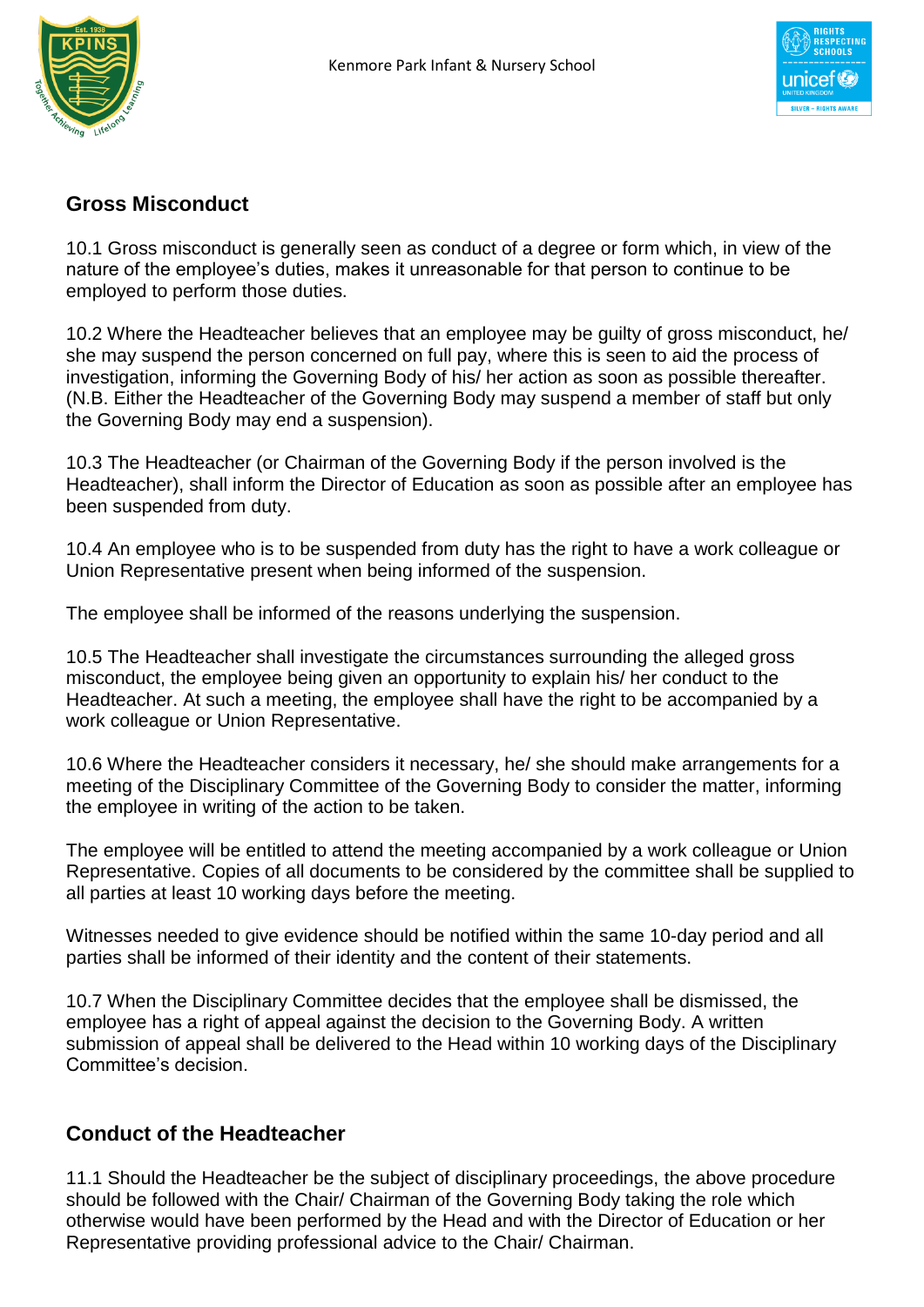



# **Procedure for Hearings related to Disciplinary Matters**

The procedure outlined below is that which should be used for all formal hearings of disciplinary matters by the Disciplinary Committee or Appeals Panel of the Governing Body. However, in the case of appeals the focus will be on the grounds of appeal and the hearing will not normally involve a full re-hearing of the case. It is recommended that no hearing should exceed four hours in length in any one day, or continue beyond the hour of 10.00 p.m.

# **12.1 Presentation of the Case Against the Employee**

(I) The Headteacher or Representative of the Disciplinary Committee makes an opening address outlining the case.

(ii) The Headteacher or Representative of the Disciplinary Committee calls witnesses, if any, so that taking each one in turn:

- he/she questions each witness;
- the employee or Representative has the opportunity to put questions to each witness;

• the Headteacher or Representative of the Disciplinary Committee may clarify any issues by further questions to the witness;

- the members of the Governing Body have the opportunity to question each witness.
- (iii) Each witness withdraws after giving evidence.

# **12.2 Presentation of the Employee's Case**

(I) The employee, or the employee's Representative, makes an opening address outlining his/ her case.

(ii) The employee or the employee's Representative calls witnesses, if any, so that taking each one in turn:

• he/ she questions each witness

 • the Headteacher or Representative of the Disciplinary Committee has the opportunity to put questions to each witness

- the employee or Representative may clarify any issues by further questions to the witness
- the members of the sub-committee/ panel have the opportunity to question each witness
- (iii) Each witness withdraws after giving evidence

It is strongly advised that a similar procedure should be adopted at all disciplinary hearings.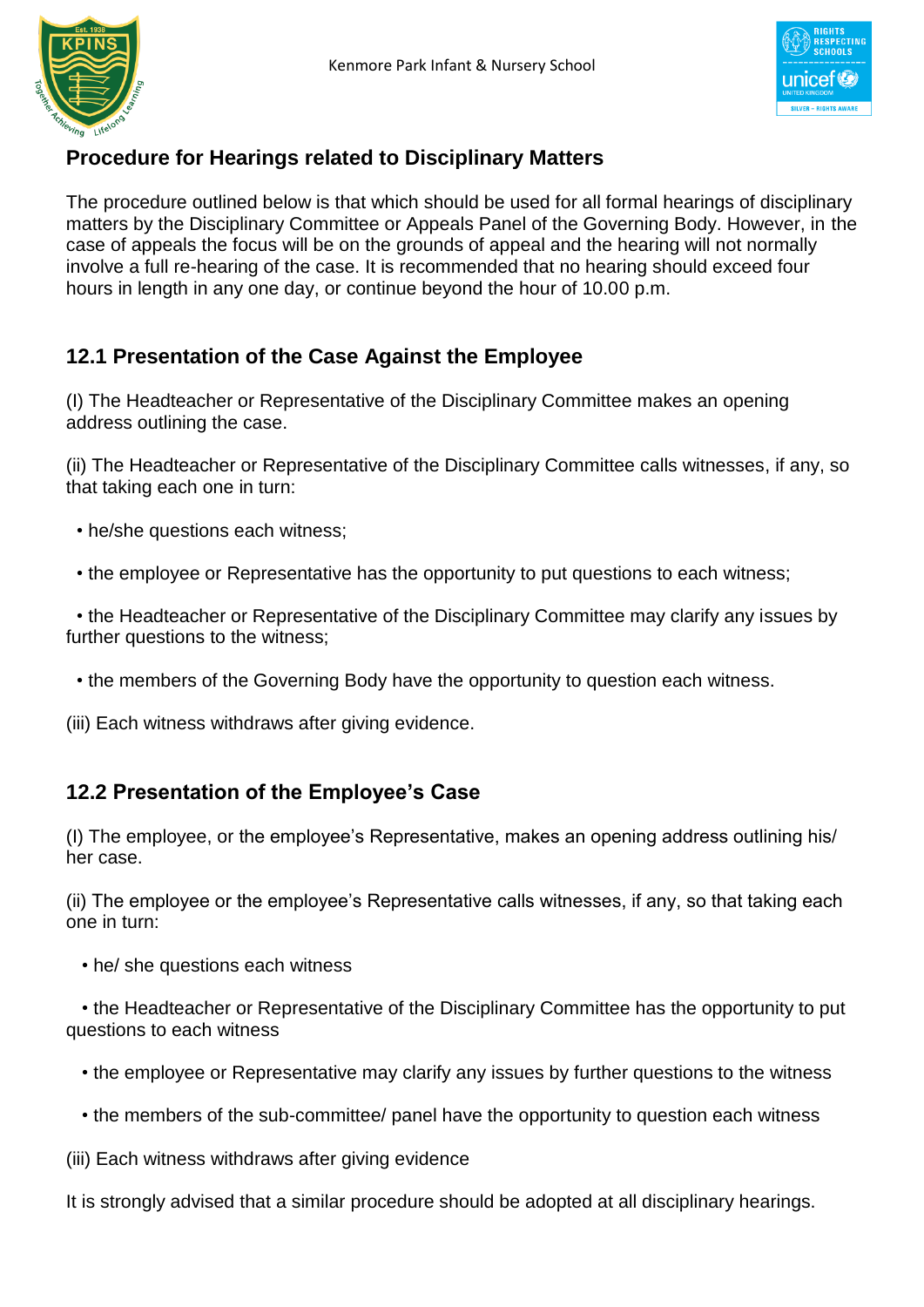



# **12.3 Summing Up and Withdrawal**

(I) The Headteacher or Representative of the Disciplinary Committee and the employee, or his/ her Representative, have the opportunity to sum up their case if they so wish, the member of staff to have the last word.

(ii) Both parties then withdraw.

# **12.4 The Decision**

(I) The Disciplinary Committee or the Appeals Panel, with the Director of Education of her Representative (if either is present), are to deliberate in private, only recalling the parties to clear points of uncertainty on evidence already given. If recall is necessary, both parties are to return even if only one is concerned with the point-giving rise to doubt.

(ii) The decision will be announced at the close of the hearing. The Chair/ Chairman of the Committee or Appeals Panel, as appropriate, will confirm the decision in writing within 7 days of the decision.

(III) In the case of an appeal against the decision of the Disciplinary Committee, the Appeals Panel can confirm, quash or substitute a lesser penalty for the decision of the original hearing.

### **Review of the Procedure**

13.1 It is recommended that Governing Bodies maintain a regular review of adopted procedures for dealing with disciplinary matters.

13.2 It is also recommended that the LEA monitor and review arrangements made by Governing Bodies and review and update this recommended model, where appropriate, on an annual basis.

### **Disciplinary Procedure**

14.1. The disciplinary rules applicable to you are set out in the school's disciplinary procedure, a copy of which will be provided to your by the school. If you are dissatisfied with any decision taken under this procedure, you should apply in the first instance to the Headteacher, Chair/ Chairman of Governors who will advise you how to process your complaint.

14.2 The general rules of conduct are listed below. They cover both misconduct and gross misconduct but are neither exhaustive nor exclusive. They are not designed to cover every circumstance.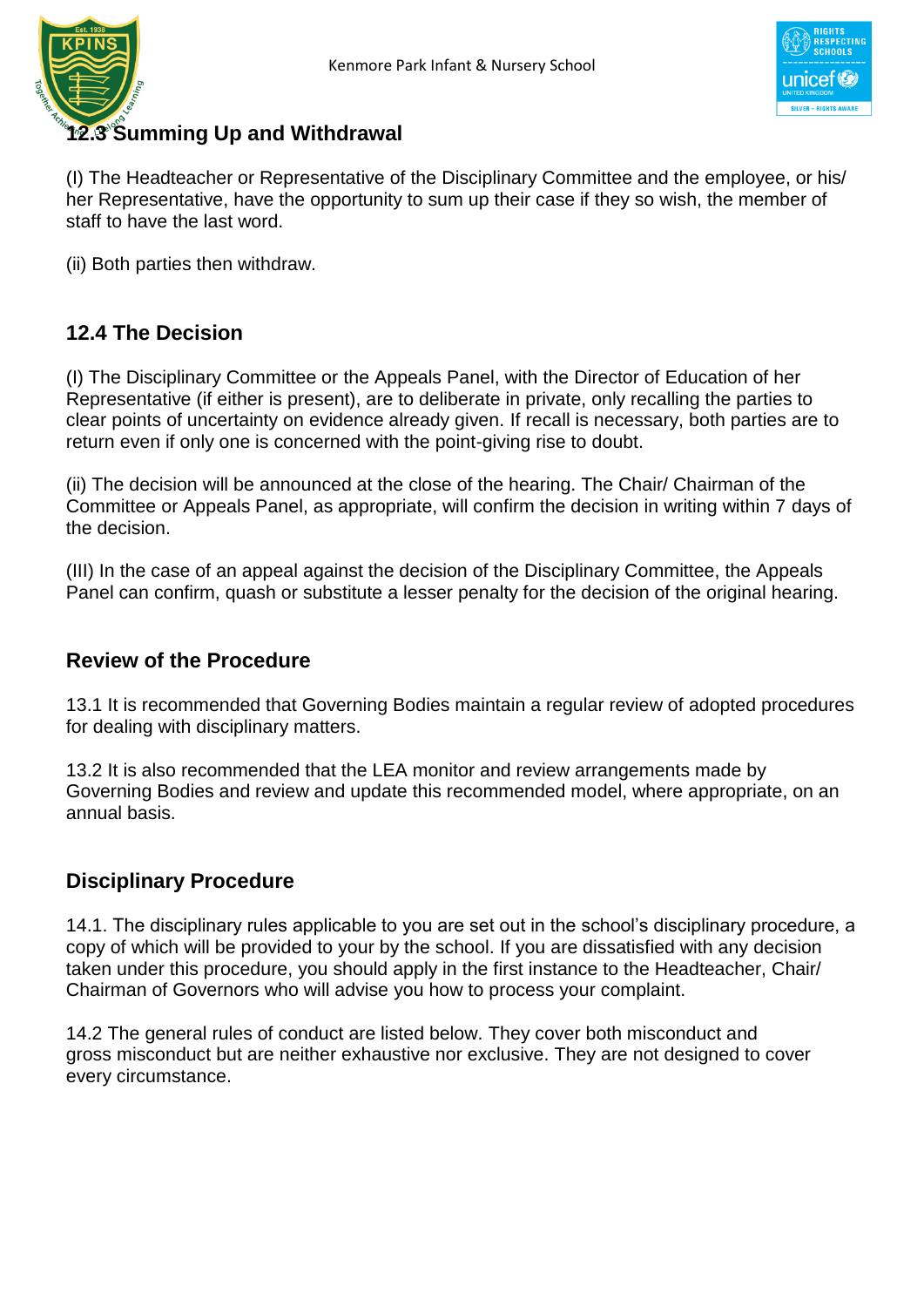



# **Misconduct**

15.1 Issues of misconduct will normally lead to warning under the disciplinary process. Persistent misconduct may eventually lead to dismissal.

- a) regular lateness for work
- b) unauthorised absence from work
- c) regular failure to follow absence notification rules
- d) refusal to obey a reasonable request by a Supervisor/ Manager
- e) negligence at work leading to loss or damage of Council or public property

f) discrimination/harassment against a member of the public or Council employee (e.g. on grounds of sex, colour, creed, nationality, ethnic origin, disability).

g) willfully inadequate work performance - poor performance or lack of capability will normally be considered as an issue of capability and not conduct. It is only where it is willfully inadequate that the disciplinary process will be initiated.

# **Gross Misconduct**

16.1 Gross misconduct is conduct which is serious enough to destroy the contract of employment. The significance of gross misconduct is that such acts are regarded as so serious that the penalty of dismissal is justified for a first offence.

16.2 Listed below are some examples of gross misconduct. They are not designed to cover every circumstance, but to promote consistency of application and, at the same time recognise that mitigating circumstances may influence disciplinary decisions.

- a) Unauthorised removal and/ or use of Council property.
- b) Stealing from the Council, its employees or the public
- c) Fighting at the workplace, serious threatening or abusive behaviour
- d) Willfully causing serious damage to Council property
- e) Serious breach of the Council's financial regulations
- f) Serious breach of the Council's or Department's safety policies or practices
- g) Serious unfair discrimination/ harassment against a member of the public or Council

employee

h) Being incapable of adequately performing duties as a result of the abuse of alcohol or drugs